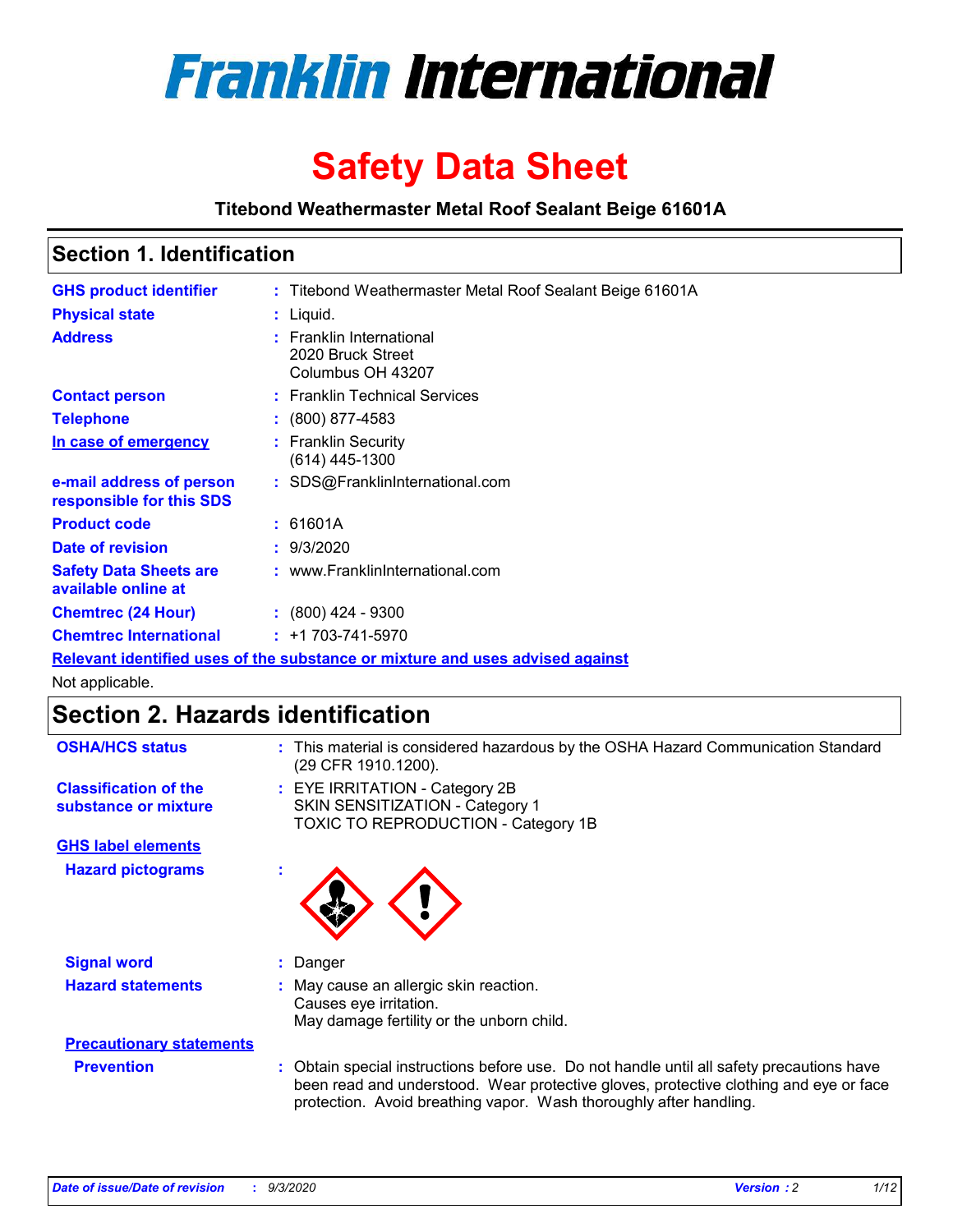### **Section 2. Hazards identification**

| <b>Response</b>                            | : IF exposed or concerned: Get medical advice or attention. Wash contaminated clothing<br>before reuse. IF ON SKIN: Wash with plenty of water. IF IN EYES: Rinse cautiously<br>with water for several minutes. Remove contact lenses, if present and easy to do.<br>Continue rinsing. If eye irritation persists: Get medical advice or attention. |
|--------------------------------------------|----------------------------------------------------------------------------------------------------------------------------------------------------------------------------------------------------------------------------------------------------------------------------------------------------------------------------------------------------|
| <b>Storage</b>                             | : Store locked up.                                                                                                                                                                                                                                                                                                                                 |
| <b>Disposal</b>                            | : Dispose of contents and container in accordance with all local, regional, national and<br>international regulations.                                                                                                                                                                                                                             |
| <b>Hazards not otherwise</b><br>classified | : Product generates methanol during cure.                                                                                                                                                                                                                                                                                                          |

## **Section 3. Composition/information on ingredients**

| <b>Substance/mixture</b> |  | Mixture |
|--------------------------|--|---------|
|--------------------------|--|---------|

| <b>Ingredient name</b>       | $\frac{9}{6}$ | <b>CAS number</b> |
|------------------------------|---------------|-------------------|
| 3-aminopropyltriethoxysilane | ≤3            | 919-30-2          |
| Dibutyltin dilaurate         | ∣≤0.3         | $77 - 58 - 1$     |

Any concentration shown as a range is to protect confidentiality or is due to batch variation.

**There are no additional ingredients present which, within the current knowledge of the supplier and in the concentrations applicable, are classified as hazardous to health or the environment and hence require reporting in this section.**

**Occupational exposure limits, if available, are listed in Section 8.**

### **Section 4. First aid measures**

| <b>Description of necessary first aid measures</b> |                                                                                                                                                                                                                                                                                                                                                                                                                                                                                                                                                                                                                                                                                                                                                                           |
|----------------------------------------------------|---------------------------------------------------------------------------------------------------------------------------------------------------------------------------------------------------------------------------------------------------------------------------------------------------------------------------------------------------------------------------------------------------------------------------------------------------------------------------------------------------------------------------------------------------------------------------------------------------------------------------------------------------------------------------------------------------------------------------------------------------------------------------|
| <b>Eye contact</b>                                 | : Immediately flush eyes with plenty of water, occasionally lifting the upper and lower<br>eyelids. Check for and remove any contact lenses. Continue to rinse for at least 10<br>minutes. If irritation persists, get medical attention.                                                                                                                                                                                                                                                                                                                                                                                                                                                                                                                                 |
| <b>Inhalation</b>                                  | : Remove victim to fresh air and keep at rest in a position comfortable for breathing. If<br>not breathing, if breathing is irregular or if respiratory arrest occurs, provide artificial<br>respiration or oxygen by trained personnel. It may be dangerous to the person providing<br>aid to give mouth-to-mouth resuscitation. Get medical attention. If unconscious, place<br>in recovery position and get medical attention immediately. Maintain an open airway.<br>Loosen tight clothing such as a collar, tie, belt or waistband. In case of inhalation of<br>decomposition products in a fire, symptoms may be delayed. The exposed person may<br>need to be kept under medical surveillance for 48 hours.                                                       |
| <b>Skin contact</b>                                | : Wash with plenty of soap and water. Remove contaminated clothing and shoes. Wash<br>contaminated clothing thoroughly with water before removing it, or wear gloves.<br>Continue to rinse for at least 10 minutes. Get medical attention. In the event of any<br>complaints or symptoms, avoid further exposure. Wash clothing before reuse. Clean<br>shoes thoroughly before reuse.                                                                                                                                                                                                                                                                                                                                                                                     |
| <b>Ingestion</b>                                   | : Wash out mouth with water. Remove dentures if any. Remove victim to fresh air and<br>keep at rest in a position comfortable for breathing. If material has been swallowed and<br>the exposed person is conscious, give small quantities of water to drink. Stop if the<br>exposed person feels sick as vomiting may be dangerous. Do not induce vomiting<br>unless directed to do so by medical personnel. If vomiting occurs, the head should be<br>kept low so that vomit does not enter the lungs. Get medical attention. Never give<br>anything by mouth to an unconscious person. If unconscious, place in recovery position<br>and get medical attention immediately. Maintain an open airway. Loosen tight clothing<br>such as a collar, tie, belt or waistband. |
| Most important symptoms/effects, acute and delayed |                                                                                                                                                                                                                                                                                                                                                                                                                                                                                                                                                                                                                                                                                                                                                                           |
| <b>Potential acute health effects</b>              |                                                                                                                                                                                                                                                                                                                                                                                                                                                                                                                                                                                                                                                                                                                                                                           |
| <b>Eye contact</b>                                 | : May cause eye irritation.                                                                                                                                                                                                                                                                                                                                                                                                                                                                                                                                                                                                                                                                                                                                               |
| <b>Inhalation</b>                                  | : No known significant effects or critical hazards.                                                                                                                                                                                                                                                                                                                                                                                                                                                                                                                                                                                                                                                                                                                       |
|                                                    |                                                                                                                                                                                                                                                                                                                                                                                                                                                                                                                                                                                                                                                                                                                                                                           |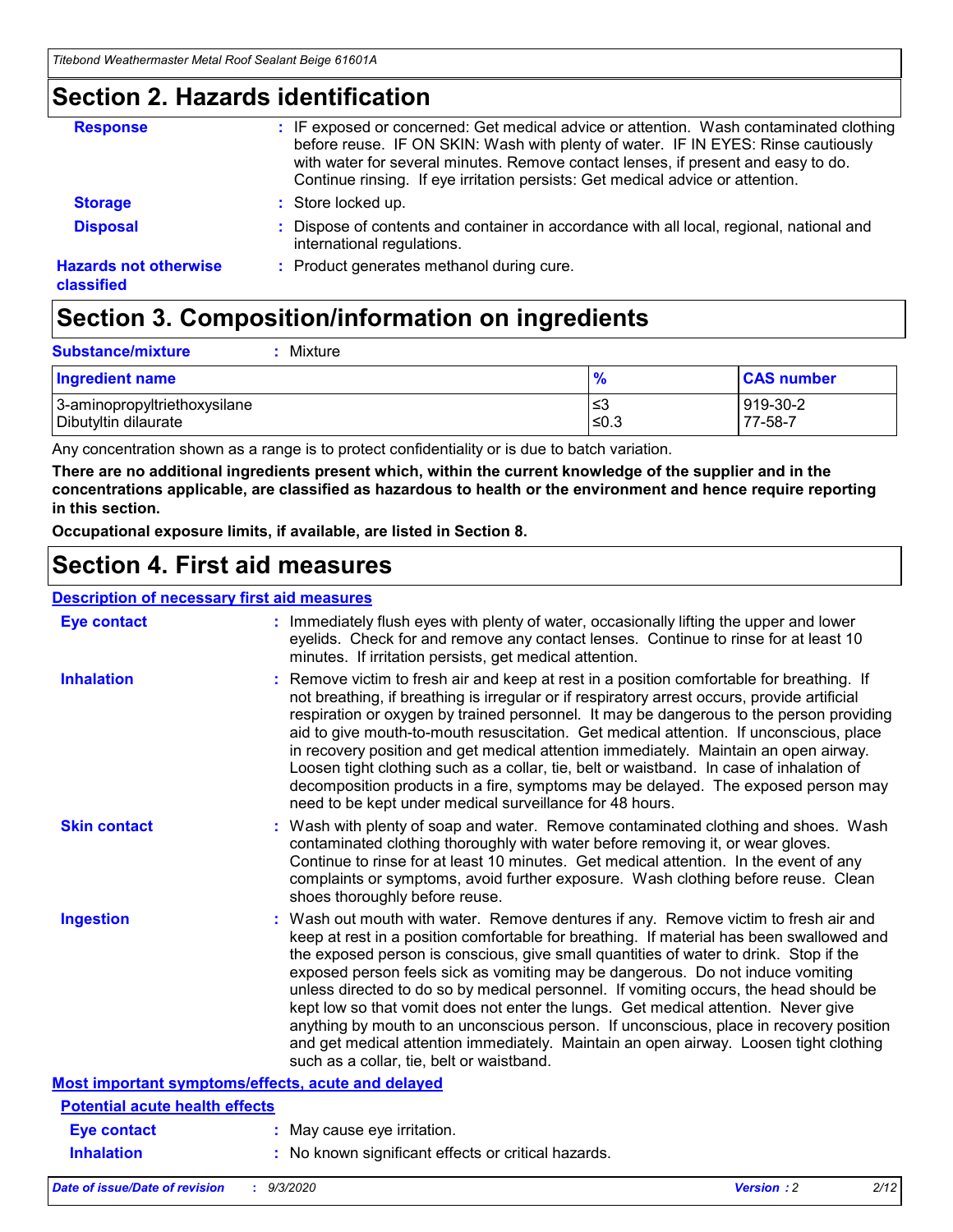| <u>Hiebona Wealhennasier Melar Koor Sealahi Belge 01001A</u> |                                                                                                                                                                                                                                                                                                                                                                                                                 |
|--------------------------------------------------------------|-----------------------------------------------------------------------------------------------------------------------------------------------------------------------------------------------------------------------------------------------------------------------------------------------------------------------------------------------------------------------------------------------------------------|
| <b>Section 4. First aid measures</b>                         |                                                                                                                                                                                                                                                                                                                                                                                                                 |
| <b>Skin contact</b>                                          | : May cause skin irritation.                                                                                                                                                                                                                                                                                                                                                                                    |
| <b>Ingestion</b>                                             | : No known significant effects or critical hazards.                                                                                                                                                                                                                                                                                                                                                             |
| Over-exposure signs/symptoms                                 |                                                                                                                                                                                                                                                                                                                                                                                                                 |
| <b>Eye contact</b>                                           | : Adverse symptoms may include the following:<br>irritation<br>watering<br>redness                                                                                                                                                                                                                                                                                                                              |
| <b>Inhalation</b>                                            | : Adverse symptoms may include the following:<br>reduced fetal weight<br>increase in fetal deaths<br>skeletal malformations                                                                                                                                                                                                                                                                                     |
| <b>Skin contact</b>                                          | : Adverse symptoms may include the following:<br>irritation<br>redness<br>reduced fetal weight<br>increase in fetal deaths<br>skeletal malformations                                                                                                                                                                                                                                                            |
| <b>Ingestion</b>                                             | : Adverse symptoms may include the following:<br>reduced fetal weight<br>increase in fetal deaths<br>skeletal malformations                                                                                                                                                                                                                                                                                     |
|                                                              | Indication of immediate medical attention and special treatment needed, if necessary                                                                                                                                                                                                                                                                                                                            |
| <b>Notes to physician</b>                                    | : In case of inhalation of decomposition products in a fire, symptoms may be delayed.<br>The exposed person may need to be kept under medical surveillance for 48 hours.                                                                                                                                                                                                                                        |
| <b>Specific treatments</b>                                   | : No specific treatment.                                                                                                                                                                                                                                                                                                                                                                                        |
| <b>Protection of first-aiders</b>                            | : No action shall be taken involving any personal risk or without suitable training. If it is<br>suspected that fumes are still present, the rescuer should wear an appropriate mask or<br>self-contained breathing apparatus. It may be dangerous to the person providing aid to<br>give mouth-to-mouth resuscitation. Wash contaminated clothing thoroughly with water<br>before removing it, or wear gloves. |
| See toxicological information (Section 11)                   |                                                                                                                                                                                                                                                                                                                                                                                                                 |

# **Section 5. Fire-fighting measures**

| : Use an extinguishing agent suitable for the surrounding fire.                                                                                                                                   |
|---------------------------------------------------------------------------------------------------------------------------------------------------------------------------------------------------|
| : None known.                                                                                                                                                                                     |
| : In a fire or if heated, a pressure increase will occur and the container may burst.                                                                                                             |
| Decomposition products may include the following materials:<br>carbon dioxide<br>carbon monoxide<br>nitrogen oxides<br>metal oxide/oxides                                                         |
| Promptly isolate the scene by removing all persons from the vicinity of the incident if<br>there is a fire. No action shall be taken involving any personal risk or without suitable<br>training. |
| : Fire-fighters should wear appropriate protective equipment and self-contained breathing<br>apparatus (SCBA) with a full face-piece operated in positive pressure mode.                          |
|                                                                                                                                                                                                   |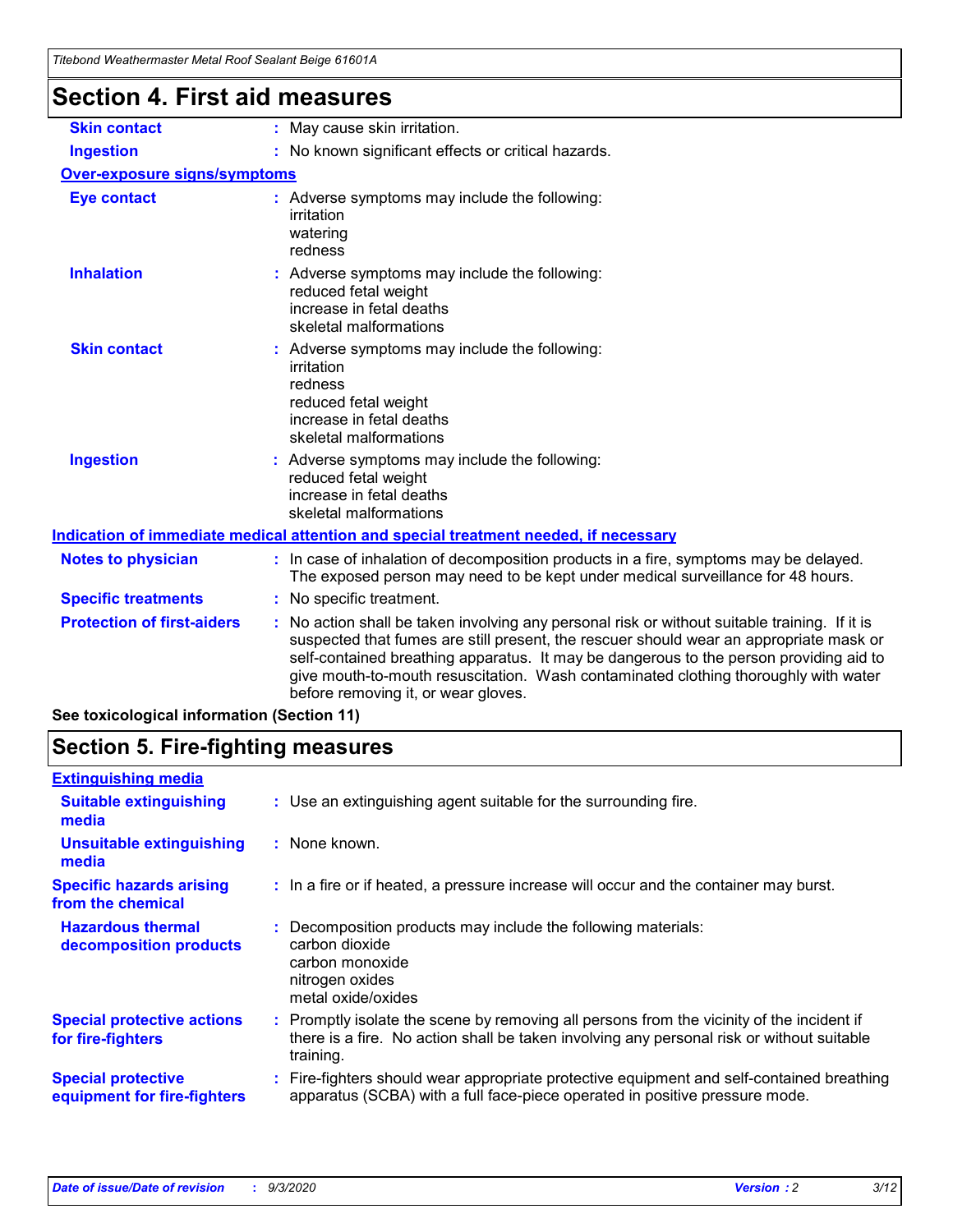### **Section 6. Accidental release measures**

|                                                              | <b>Personal precautions, protective equipment and emergency procedures</b>                                                                                                                                                                                                                                                                                                                                                                                                                                                                                                                                                                                                                                   |  |  |  |
|--------------------------------------------------------------|--------------------------------------------------------------------------------------------------------------------------------------------------------------------------------------------------------------------------------------------------------------------------------------------------------------------------------------------------------------------------------------------------------------------------------------------------------------------------------------------------------------------------------------------------------------------------------------------------------------------------------------------------------------------------------------------------------------|--|--|--|
| For non-emergency<br>personnel                               | : No action shall be taken involving any personal risk or without suitable training.<br>Evacuate surrounding areas. Keep unnecessary and unprotected personnel from<br>entering. Do not touch or walk through spilled material. Avoid breathing vapor or mist.<br>Provide adequate ventilation. Wear appropriate respirator when ventilation is<br>inadequate. Put on appropriate personal protective equipment.                                                                                                                                                                                                                                                                                             |  |  |  |
| For emergency responders                                     | : If specialized clothing is required to deal with the spillage, take note of any information in<br>Section 8 on suitable and unsuitable materials. See also the information in "For non-<br>emergency personnel".                                                                                                                                                                                                                                                                                                                                                                                                                                                                                           |  |  |  |
| <b>Environmental precautions</b>                             | : Avoid dispersal of spilled material and runoff and contact with soil, waterways, drains<br>and sewers. Inform the relevant authorities if the product has caused environmental<br>pollution (sewers, waterways, soil or air).                                                                                                                                                                                                                                                                                                                                                                                                                                                                              |  |  |  |
| <b>Methods and materials for containment and cleaning up</b> |                                                                                                                                                                                                                                                                                                                                                                                                                                                                                                                                                                                                                                                                                                              |  |  |  |
| <b>Small spill</b>                                           | : Stop leak if without risk. Move containers from spill area. Dilute with water and mop up<br>if water-soluble. Alternatively, or if water-insoluble, absorb with an inert dry material and<br>place in an appropriate waste disposal container. Dispose of via a licensed waste<br>disposal contractor.                                                                                                                                                                                                                                                                                                                                                                                                     |  |  |  |
| <b>Large spill</b>                                           | : Stop leak if without risk. Move containers from spill area. Approach release from<br>upwind. Prevent entry into sewers, water courses, basements or confined areas. Wash<br>spillages into an effluent treatment plant or proceed as follows. Contain and collect<br>spillage with non-combustible, absorbent material e.g. sand, earth, vermiculite or<br>diatomaceous earth and place in container for disposal according to local regulations<br>(see Section 13). Dispose of via a licensed waste disposal contractor. Contaminated<br>absorbent material may pose the same hazard as the spilled product. Note: see<br>Section 1 for emergency contact information and Section 13 for waste disposal. |  |  |  |

### **Section 7. Handling and storage**

### **Precautions for safe handling**

| <b>Protective measures</b>                                                       | : Put on appropriate personal protective equipment (see Section 8). Persons with a<br>history of skin sensitization problems should not be employed in any process in which<br>this product is used. Avoid exposure - obtain special instructions before use. Avoid<br>exposure during pregnancy. Do not handle until all safety precautions have been read<br>and understood. Do not get in eyes or on skin or clothing. Do not ingest. Avoid<br>breathing vapor or mist. If during normal use the material presents a respiratory hazard,<br>use only with adequate ventilation or wear appropriate respirator. Keep in the original<br>container or an approved alternative made from a compatible material, kept tightly<br>closed when not in use. Empty containers retain product residue and can be hazardous.<br>Do not reuse container. |
|----------------------------------------------------------------------------------|--------------------------------------------------------------------------------------------------------------------------------------------------------------------------------------------------------------------------------------------------------------------------------------------------------------------------------------------------------------------------------------------------------------------------------------------------------------------------------------------------------------------------------------------------------------------------------------------------------------------------------------------------------------------------------------------------------------------------------------------------------------------------------------------------------------------------------------------------|
| <b>Advice on general</b><br>occupational hygiene                                 | : Eating, drinking and smoking should be prohibited in areas where this material is<br>handled, stored and processed. Workers should wash hands and face before eating,<br>drinking and smoking. Remove contaminated clothing and protective equipment before<br>entering eating areas. See also Section 8 for additional information on hygiene<br>measures.                                                                                                                                                                                                                                                                                                                                                                                                                                                                                    |
| <b>Conditions for safe storage,</b><br>including any<br><i>incompatibilities</i> | Store between the following temperatures: 0 to 120°C (32 to 248°F). Store in<br>accordance with local regulations. Store in original container protected from direct<br>sunlight in a dry, cool and well-ventilated area, away from incompatible materials (see<br>Section 10) and food and drink. Store locked up. Keep container tightly closed and<br>sealed until ready for use. Containers that have been opened must be carefully<br>resealed and kept upright to prevent leakage. Do not store in unlabeled containers.<br>Use appropriate containment to avoid environmental contamination. See Section 10 for<br>incompatible materials before handling or use.                                                                                                                                                                         |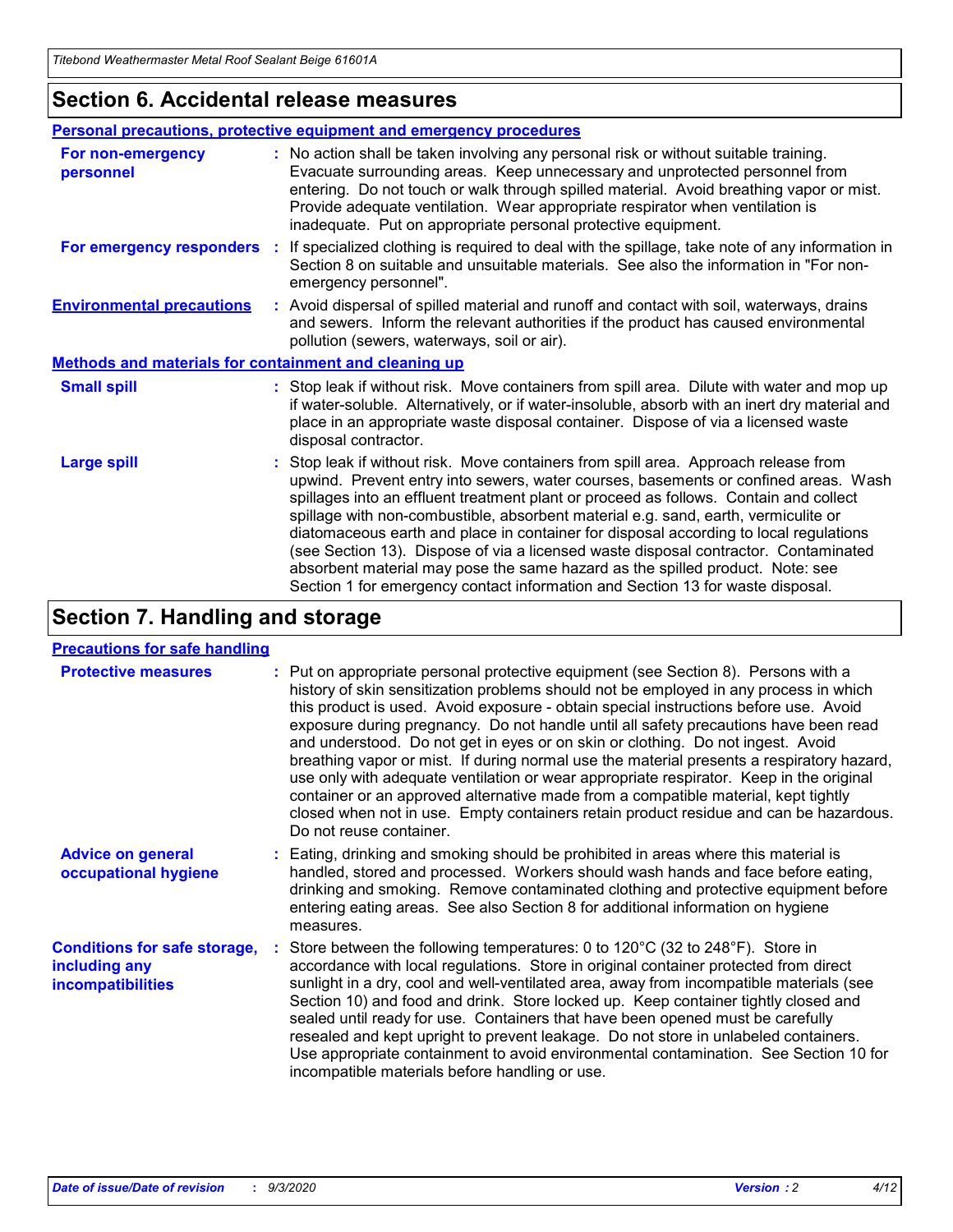## **Section 8. Exposure controls/personal protection**

### **Control parameters**

#### **Occupational exposure limits**

| <b>Ingredient name</b>                               |    |                        | <b>Exposure limits</b>                                                                                                                                                                                                                                                                                                                                                                                                                                                                                                                                                                                                 |
|------------------------------------------------------|----|------------------------|------------------------------------------------------------------------------------------------------------------------------------------------------------------------------------------------------------------------------------------------------------------------------------------------------------------------------------------------------------------------------------------------------------------------------------------------------------------------------------------------------------------------------------------------------------------------------------------------------------------------|
| 3-aminopropyltriethoxysilane<br>Dibutyltin dilaurate |    |                        | None.<br>ACGIH TLV (United States, 3/2020). Absorbed through skin.<br>Notes: as Sn<br>TWA: $0.1 \text{ mg/m}^3$ , (as Sn) 8 hours.<br>STEL: 0.2 mg/m <sup>3</sup> , (as Sn) 15 minutes.<br>NIOSH REL (United States, 10/2016). Absorbed through skin.<br>Notes: as Sn<br>TWA: 0.1 mg/m <sup>3</sup> , (as Sn) 10 hours.<br>OSHA PEL (United States, 5/2018). Notes: as Sn<br>TWA: $0.1 \text{ mg/m}^3$ , (as Sn) 8 hours.<br>OSHA PEL 1989 (United States, 3/1989). Absorbed through skin.<br>Notes: measured as Sn<br>TWA: 0.1 mg/m <sup>3</sup> , (measured as Sn) 8 hours. Form: Organic                            |
| <b>Appropriate engineering</b><br>controls           |    |                        | : If user operations generate dust, fumes, gas, vapor or mist, use process enclosures,<br>local exhaust ventilation or other engineering controls to keep worker exposure to<br>airborne contaminants below any recommended or statutory limits.                                                                                                                                                                                                                                                                                                                                                                       |
| <b>Environmental exposure</b><br>controls            |    |                        | Emissions from ventilation or work process equipment should be checked to ensure<br>they comply with the requirements of environmental protection legislation. In some<br>cases, fume scrubbers, filters or engineering modifications to the process equipment<br>will be necessary to reduce emissions to acceptable levels.                                                                                                                                                                                                                                                                                          |
| <b>Individual protection measures</b>                |    |                        |                                                                                                                                                                                                                                                                                                                                                                                                                                                                                                                                                                                                                        |
| <b>Hygiene measures</b>                              |    |                        | : Wash hands, forearms and face thoroughly after handling chemical products, before<br>eating, smoking and using the lavatory and at the end of the working period.<br>Appropriate techniques should be used to remove potentially contaminated clothing.<br>Contaminated work clothing should not be allowed out of the workplace. Wash<br>contaminated clothing before reusing. Ensure that eyewash stations and safety<br>showers are close to the workstation location.                                                                                                                                            |
| <b>Eye/face protection</b>                           |    |                        | : Safety eyewear complying with an approved standard should be used when a risk<br>assessment indicates this is necessary to avoid exposure to liquid splashes, mists,<br>gases or dusts. If contact is possible, the following protection should be worn, unless<br>the assessment indicates a higher degree of protection: chemical splash goggles.                                                                                                                                                                                                                                                                  |
| <b>Skin protection</b>                               |    |                        |                                                                                                                                                                                                                                                                                                                                                                                                                                                                                                                                                                                                                        |
| <b>Hand protection</b>                               |    |                        | : Chemical-resistant, impervious gloves complying with an approved standard should be<br>worn at all times when handling chemical products if a risk assessment indicates this is<br>necessary. Considering the parameters specified by the glove manufacturer, check<br>during use that the gloves are still retaining their protective properties. It should be<br>noted that the time to breakthrough for any glove material may be different for different<br>glove manufacturers. In the case of mixtures, consisting of several substances, the<br>protection time of the gloves cannot be accurately estimated. |
| <b>Body protection</b>                               |    | handling this product. | Personal protective equipment for the body should be selected based on the task being<br>performed and the risks involved and should be approved by a specialist before                                                                                                                                                                                                                                                                                                                                                                                                                                                |
| <b>Other skin protection</b>                         |    |                        | : Appropriate footwear and any additional skin protection measures should be selected<br>based on the task being performed and the risks involved and should be approved by a<br>specialist before handling this product.                                                                                                                                                                                                                                                                                                                                                                                              |
| <b>Respiratory protection</b>                        | ÷. | aspects of use.        | Based on the hazard and potential for exposure, select a respirator that meets the<br>appropriate standard or certification. Respirators must be used according to a<br>respiratory protection program to ensure proper fitting, training, and other important                                                                                                                                                                                                                                                                                                                                                         |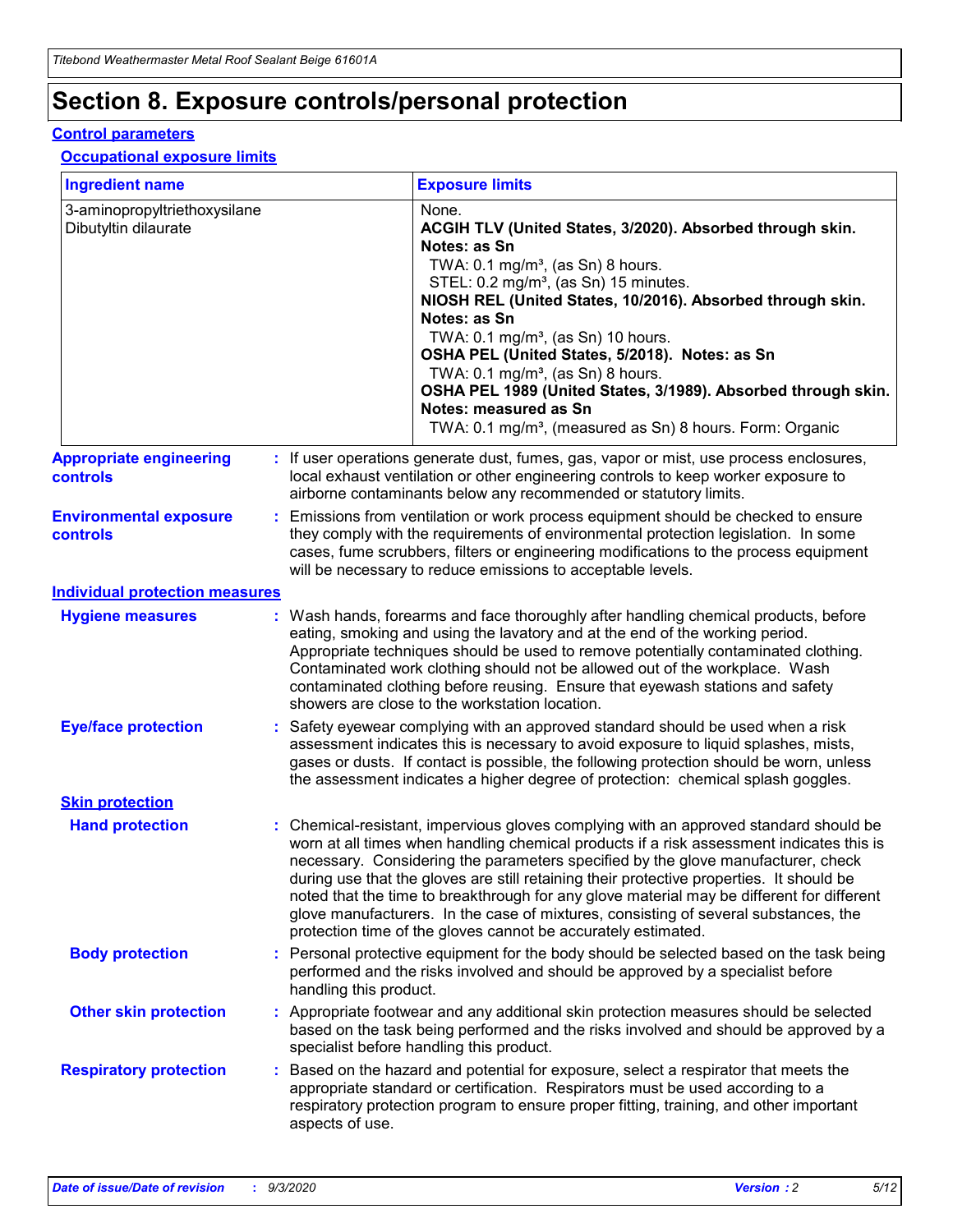### **Section 9. Physical and chemical properties**

#### **Appearance**

| <b>Physical state</b>                             | : Liquid. [Paste.]                                              |
|---------------------------------------------------|-----------------------------------------------------------------|
| <b>Color</b>                                      | Beige.                                                          |
| Odor                                              | Characteristic.                                                 |
| <b>Odor threshold</b>                             | Not available.                                                  |
| рH                                                | Not applicable.                                                 |
| <b>Melting point</b>                              | : Not available.                                                |
| <b>Boiling point</b>                              | >200°C (>392°F)                                                 |
| <b>Flash point</b>                                | Closed cup: >200°C (>392°F) [Setaflash.]                        |
| <b>Evaporation rate</b>                           | $:$ >1 (butyl acetate = 1)                                      |
| <b>Flammability (solid, gas)</b>                  | : Not available.                                                |
| Lower and upper explosive<br>(flammable) limits   | : Not available.                                                |
| <b>VOC (less water, less)</b><br>exempt solvents) | : 0 g/l                                                         |
| <b>Volatility</b>                                 | $: 0\%$ (w/w)                                                   |
| <b>Vapor density</b>                              | Not available.                                                  |
| <b>Relative density</b>                           | $\mathbf{1}$ $\mathbf{\sqrt{432}}$                              |
| <b>Solubility</b>                                 | Insoluble in the following materials: cold water and hot water. |
| <b>Solubility in water</b>                        | Not available.                                                  |
| <b>Partition coefficient: n-</b><br>octanol/water | $:$ Not available.                                              |
| <b>Auto-ignition temperature</b>                  | : Not available.                                                |
| <b>Decomposition temperature</b>                  | : Not available.                                                |
| <b>Viscosity</b>                                  | $:$ Not available.                                              |

## **Section 10. Stability and reactivity**

| <b>Reactivity</b>                            |    | : No specific test data related to reactivity available for this product or its ingredients.            |
|----------------------------------------------|----|---------------------------------------------------------------------------------------------------------|
| <b>Chemical stability</b>                    |    | : The product is stable.                                                                                |
| <b>Possibility of hazardous</b><br>reactions |    | : Under normal conditions of storage and use, hazardous reactions will not occur.                       |
| <b>Conditions to avoid</b>                   |    | : No specific data.                                                                                     |
| <b>Incompatible materials</b>                | ٠. | No specific data.                                                                                       |
| <b>Hazardous decomposition</b><br>products   | ÷. | Under normal conditions of storage and use, hazardous decomposition products should<br>not be produced. |

## **Section 11. Toxicological information**

### **Information on toxicological effects**

### **Acute toxicity**

| <b>Product/ingredient name</b> | <b>Result</b>           | <b>Species</b> | <b>Dose</b>                | <b>Exposure</b> |
|--------------------------------|-------------------------|----------------|----------------------------|-----------------|
| 3-aminopropyltriethoxysilane   | <b>ILD50 Dermal</b>     | Rabbit         | 4.29 g/kg                  |                 |
| Dibutyltin dilaurate           | ILD50 Oral<br>LD50 Oral | Rat<br>Rat     | $1.57$ g/kg<br>175 $mg/kg$ |                 |
|                                |                         |                |                            |                 |

**Irritation/Corrosion**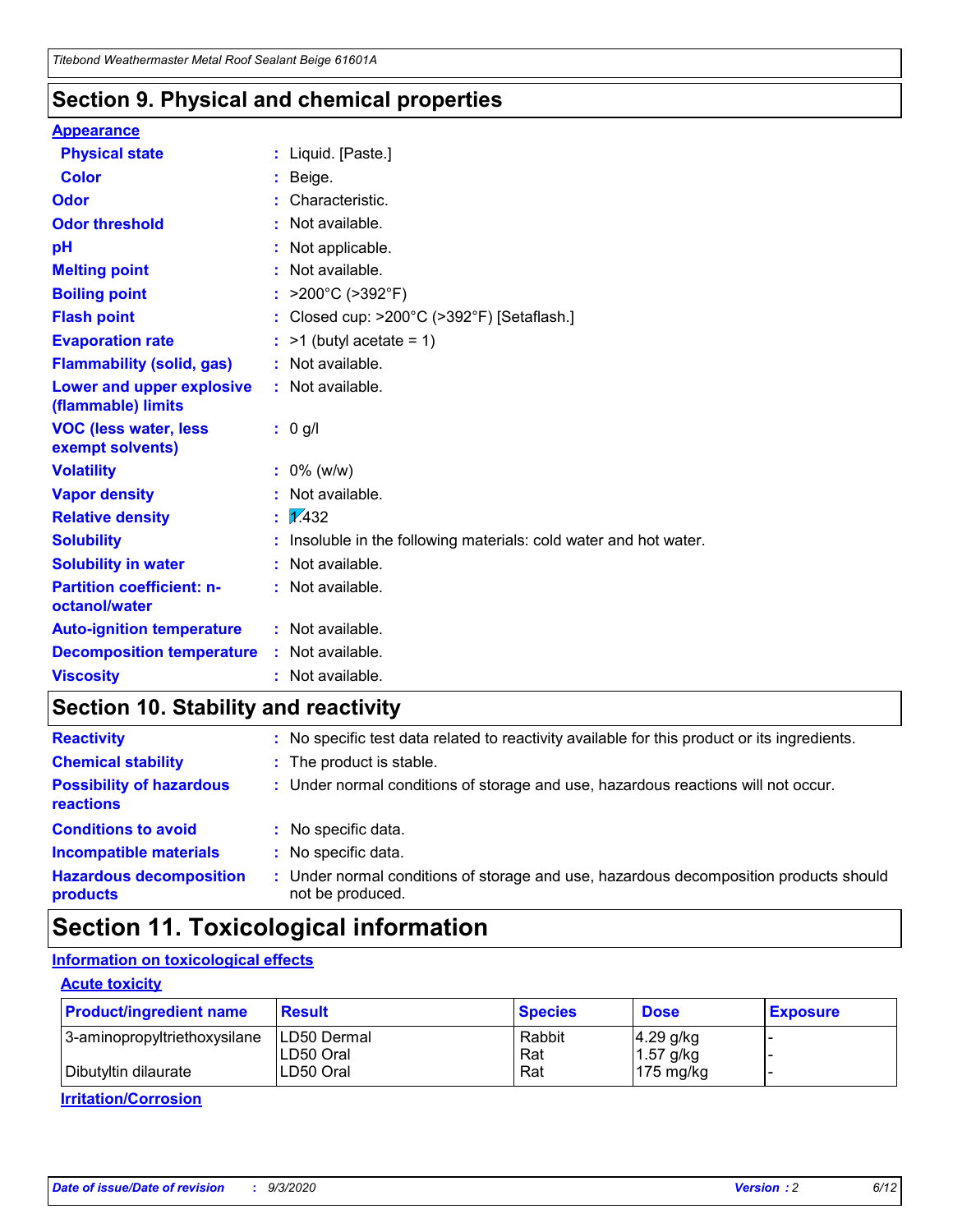## **Section 11. Toxicological information**

| <b>Product/ingredient name</b> | <b>Result</b>            | <b>Species</b> | <b>Score</b> | <b>Exposure</b>           | <b>Observation</b> |
|--------------------------------|--------------------------|----------------|--------------|---------------------------|--------------------|
| 3-aminopropyltriethoxysilane   | Eyes - Mild irritant     | Rabbit         |              | $100$ mg                  |                    |
|                                | Eyes - Severe irritant   | Rabbit         |              | 24 hours 750              |                    |
|                                |                          |                |              | ug                        |                    |
|                                | Skin - Severe irritant   | Rabbit         |              | 24 hours 5                | -                  |
| Dibutyltin dilaurate           | Eyes - Moderate irritant | Rabbit         |              | mg<br><b>24 hours 100</b> |                    |
|                                |                          |                |              | mg                        |                    |
|                                | Skin - Severe irritant   | Rabbit         |              | 500 mg                    | -                  |

### **Sensitization**

Not available.

### **Mutagenicity**

Not available.

### **Carcinogenicity**

Not available.

#### **Reproductive toxicity**

Not available.

### **Teratogenicity**

Not available.

### **Specific target organ toxicity (single exposure)**

Not available.

### **Specific target organ toxicity (repeated exposure)**

| <b>Name</b>                                                                         |                                                                            | <b>Category</b>                                     | <b>Route of</b><br>exposure | <b>Target organs</b> |  |
|-------------------------------------------------------------------------------------|----------------------------------------------------------------------------|-----------------------------------------------------|-----------------------------|----------------------|--|
| Dibutyltin dilaurate                                                                |                                                                            | Category 1                                          |                             | respiratory system   |  |
| <b>Aspiration hazard</b><br>Not available.                                          |                                                                            |                                                     |                             |                      |  |
| <b>Information on the likely</b><br>routes of exposure                              | : Not available.                                                           |                                                     |                             |                      |  |
| <b>Potential acute health effects</b>                                               |                                                                            |                                                     |                             |                      |  |
| <b>Eye contact</b>                                                                  | : May cause eye irritation.                                                |                                                     |                             |                      |  |
| <b>Inhalation</b>                                                                   |                                                                            | : No known significant effects or critical hazards. |                             |                      |  |
| <b>Skin contact</b>                                                                 |                                                                            | : May cause skin irritation.                        |                             |                      |  |
| <b>Ingestion</b>                                                                    |                                                                            | : No known significant effects or critical hazards. |                             |                      |  |
| <b>Symptoms related to the physical, chemical and toxicological characteristics</b> |                                                                            |                                                     |                             |                      |  |
| <b>Eye contact</b>                                                                  | irritation<br>watering<br>redness                                          | : Adverse symptoms may include the following:       |                             |                      |  |
| <b>Inhalation</b>                                                                   | reduced fetal weight<br>increase in fetal deaths<br>skeletal malformations | : Adverse symptoms may include the following:       |                             |                      |  |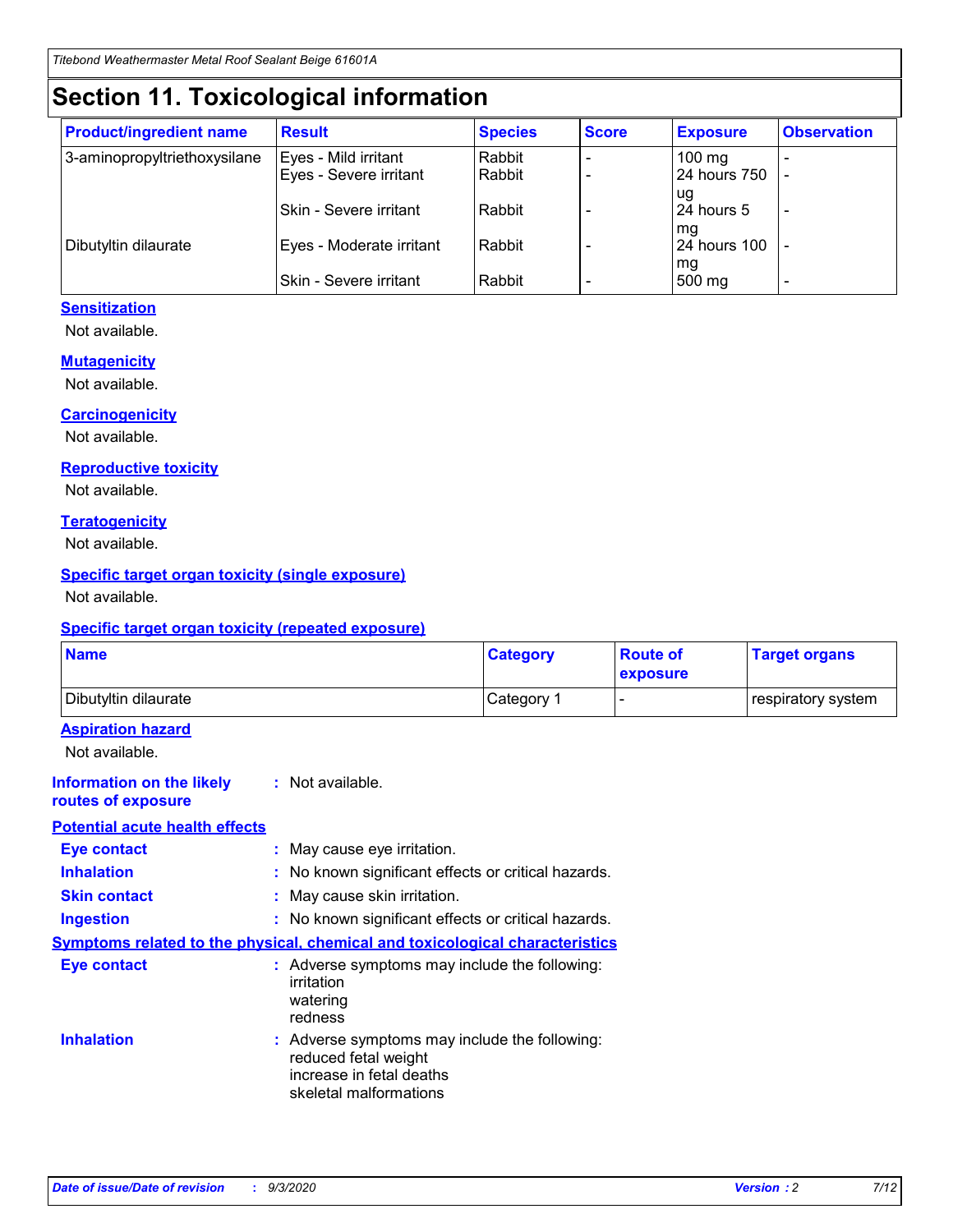*Titebond Weathermaster Metal Roof Sealant Beige 61601A*

## **Section 11. Toxicological information**

| <b>Skin contact</b>                     | : Adverse symptoms may include the following:<br>irritation                                            |
|-----------------------------------------|--------------------------------------------------------------------------------------------------------|
|                                         | redness                                                                                                |
|                                         | reduced fetal weight                                                                                   |
|                                         | increase in fetal deaths                                                                               |
|                                         | skeletal malformations                                                                                 |
| <b>Ingestion</b>                        | : Adverse symptoms may include the following:<br>reduced fetal weight                                  |
|                                         | increase in fetal deaths                                                                               |
|                                         | skeletal malformations                                                                                 |
|                                         | Delayed and immediate effects and also chronic effects from short and long term exposure               |
| <b>Short term exposure</b>              |                                                                                                        |
| <b>Potential immediate</b><br>effects   | : Not available.                                                                                       |
| <b>Potential delayed effects</b>        | : Not available.                                                                                       |
| <b>Long term exposure</b>               |                                                                                                        |
| <b>Potential immediate</b><br>effects   | : Not available.                                                                                       |
| <b>Potential delayed effects</b>        | : Not available.                                                                                       |
| <b>Potential chronic health effects</b> |                                                                                                        |
| Not available.                          |                                                                                                        |
| <b>General</b>                          | Once sensitized, a severe allergic reaction may occur when subsequently exposed to<br>very low levels. |
| <b>Carcinogenicity</b>                  | No known significant effects or critical hazards.                                                      |
| <b>Mutagenicity</b>                     | : No known significant effects or critical hazards.                                                    |
| <b>Teratogenicity</b>                   | May damage the unborn child.                                                                           |
| <b>Developmental effects</b>            | : No known significant effects or critical hazards.                                                    |
| <b>Fertility effects</b>                | : May damage fertility.                                                                                |
| <b>Numerical measures of toxicity</b>   |                                                                                                        |
| <b>Acute toxicity estimates</b>         |                                                                                                        |
| Not ovoilable                           |                                                                                                        |

Not available.

## **Section 12. Ecological information**

### **Toxicity**

| <b>Product/ingredient name</b> | <b>Result</b>                                       | <b>Species</b>               | <b>Exposure</b>       |
|--------------------------------|-----------------------------------------------------|------------------------------|-----------------------|
| Dibutyltin dilaurate           | $ CC50>3$ mg/l<br>Chronic EC10 > 2 mg/l Fresh water | Algae<br>Algae - Desmodesmus | 72 hours<br>196 hours |
|                                |                                                     | <b>I</b> subspicatus         |                       |

### **Persistence and degradability**

| <b>Product/ingredient name</b> | <b>Test</b>                                                                    | <b>Result</b>  |                   | <b>Dose</b> | <b>Inoculum</b>         |
|--------------------------------|--------------------------------------------------------------------------------|----------------|-------------------|-------------|-------------------------|
| Dibutyltin dilaurate           | OECD 301F<br>Ready<br>Biodegradability -<br>Manometric<br>Respirometry<br>Test | 23 % - 28 days |                   |             |                         |
| <b>Product/ingredient name</b> | <b>Aquatic half-life</b>                                                       |                | <b>Photolysis</b> |             | <b>Biodegradability</b> |
| Dibutyltin dilaurate           |                                                                                |                |                   |             | <b>Inherent</b>         |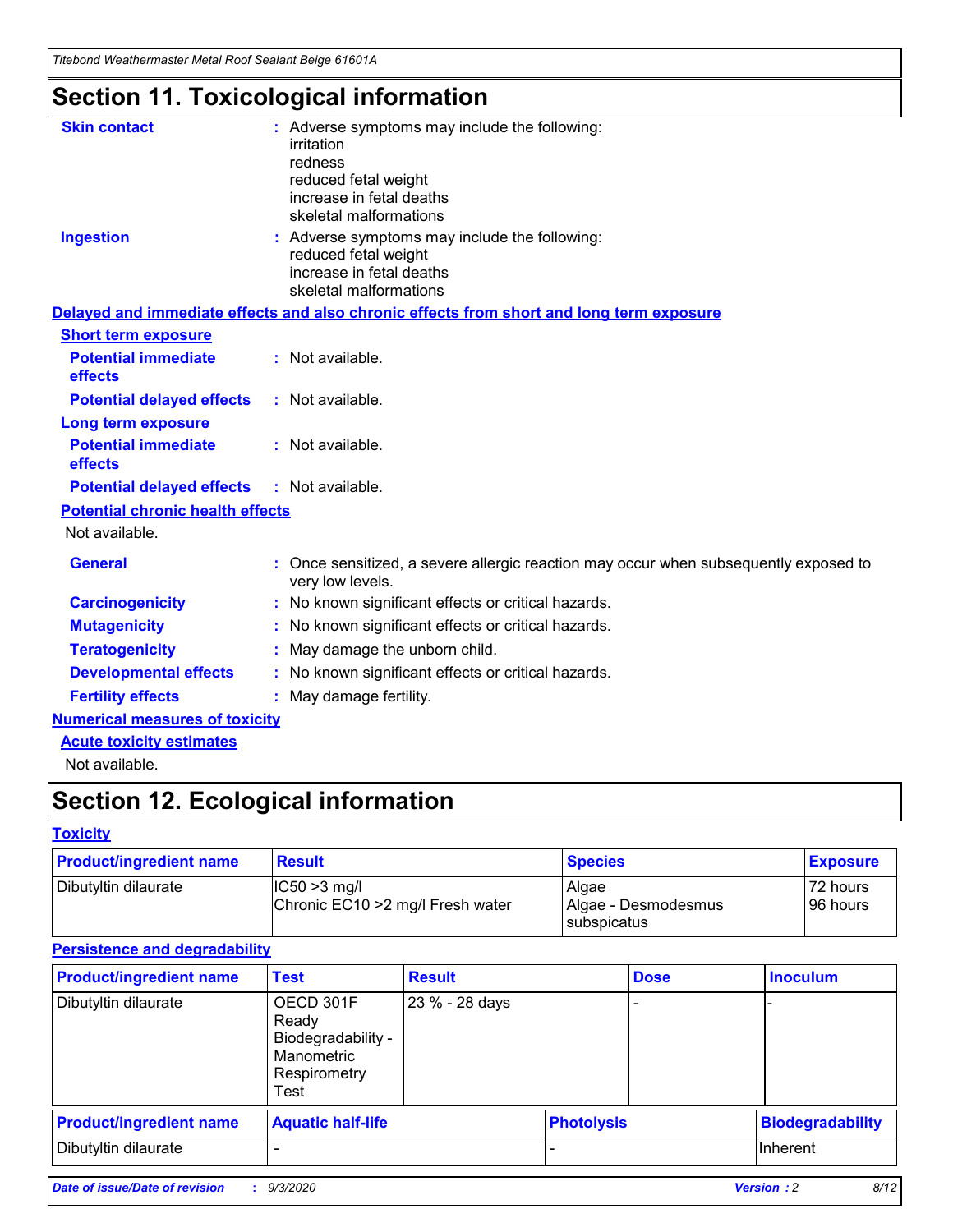## **Section 12. Ecological information**

#### **Bioaccumulative potential**

| <b>Product/ingredient name</b> | $LoaPow$ | <b>BCF</b> | <b>Potential</b> |
|--------------------------------|----------|------------|------------------|
| 3-aminopropyltriethoxysilane   | 1.7      | 3.4        | low              |
| Dibutyltin dilaurate           | 4.44     | 2.91       | low              |

#### **Mobility in soil**

| <b>Soil/water partition</b>           | : Not available. |
|---------------------------------------|------------------|
| <b>coefficient</b> (K <sub>oc</sub> ) |                  |

### **Other adverse effects** : No known significant effects or critical hazards.

### **Section 13. Disposal considerations**

**Disposal methods :**

The generation of waste should be avoided or minimized wherever possible. Disposal of this product, solutions and any by-products should at all times comply with the requirements of environmental protection and waste disposal legislation and any regional local authority requirements. Dispose of surplus and non-recyclable products via a licensed waste disposal contractor. Waste should not be disposed of untreated to the sewer unless fully compliant with the requirements of all authorities with jurisdiction. Waste packaging should be recycled. Incineration or landfill should only be considered when recycling is not feasible. This material and its container must be disposed of in a safe way. Care should be taken when handling emptied containers that have not been cleaned or rinsed out. Empty containers or liners may retain some product residues. Avoid dispersal of spilled material and runoff and contact with soil, waterways, drains and sewers.

## **Section 14. Transport information**

|                                      | <b>DOT</b><br><b>Classification</b> | <b>TDG</b><br><b>Classification</b> | <b>Mexico</b><br><b>Classification</b> | <b>ADR/RID</b>               | <b>IMDG</b>              | <b>IATA</b>    |
|--------------------------------------|-------------------------------------|-------------------------------------|----------------------------------------|------------------------------|--------------------------|----------------|
| <b>UN number</b>                     | Not regulated.                      | Not regulated.                      | Not regulated.                         | Not regulated.               | Not regulated.           | Not regulated. |
| <b>UN proper</b><br>shipping name    |                                     |                                     |                                        |                              |                          |                |
| <b>Transport</b><br>hazard class(es) | $\overline{\phantom{m}}$            | $\overline{\phantom{0}}$            | $\qquad \qquad$                        | $\qquad \qquad \blacksquare$ | $\overline{\phantom{0}}$ |                |
| <b>Packing group</b>                 | -                                   |                                     |                                        |                              |                          |                |
| <b>Environmental</b><br>hazards      | No.                                 | No.                                 | No.                                    | No.                          | No.                      | No.            |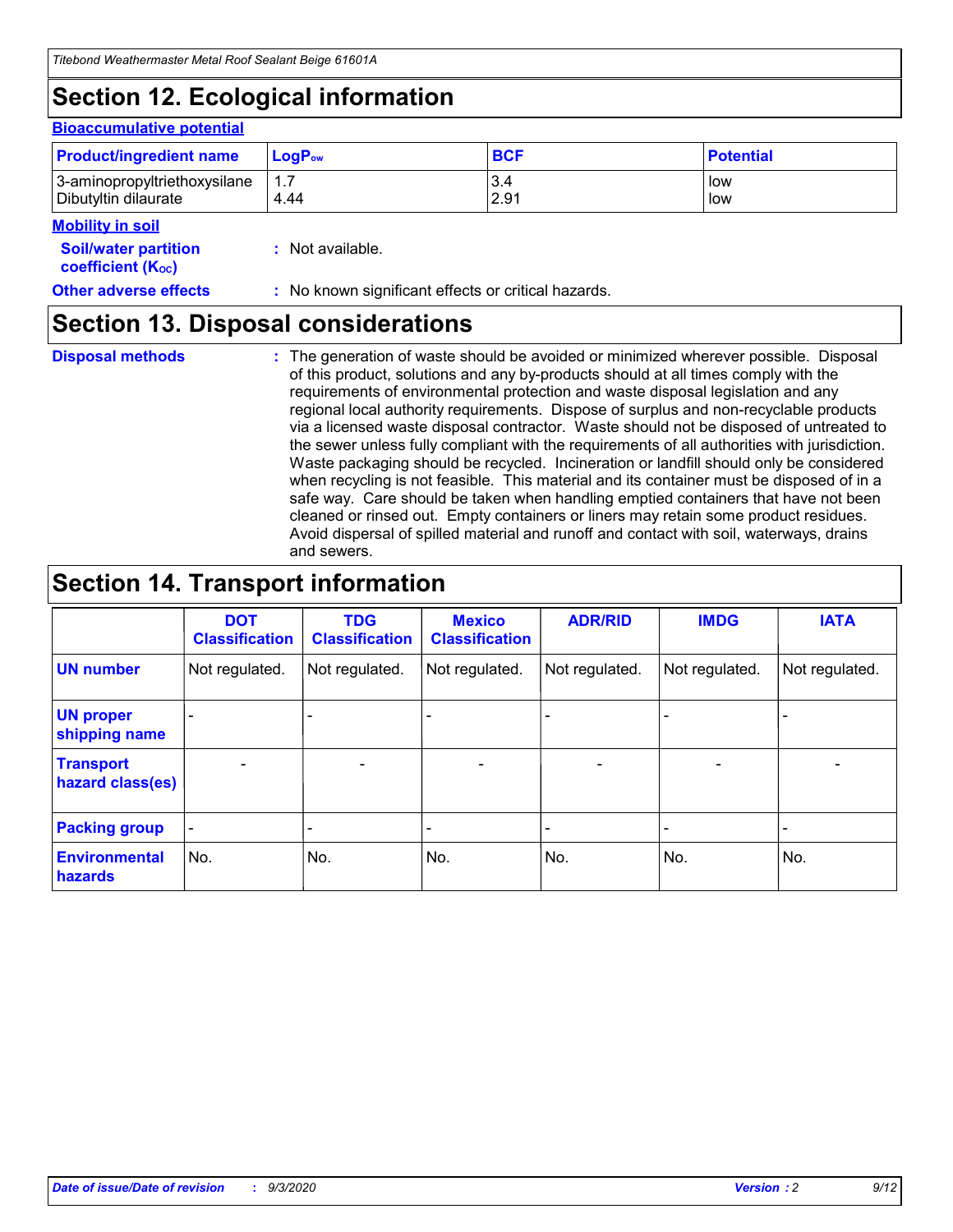### **Section 15. Regulatory information**

### **U.S. Federal regulations**

#### **SARA 302/304**

#### **Composition/information on ingredients**

No products were found.

| SARA 304 RQ | Not applicable. |
|-------------|-----------------|
|-------------|-----------------|

#### **SARA 311/312**

**Classification :** EYE IRRITATION - Category 2B SKIN SENSITIZATION - Category 1 TOXIC TO REPRODUCTION - Category 1B HNOC - Product generates methanol during cure.

### **Composition/information on ingredients**

| <b>Name</b>                  | $\frac{9}{6}$ | <b>Classification</b>                                                                                                                                                                                                                                                                                      |
|------------------------------|---------------|------------------------------------------------------------------------------------------------------------------------------------------------------------------------------------------------------------------------------------------------------------------------------------------------------------|
| 3-aminopropyltriethoxysilane | $\leq$ 3      | <b>FLAMMABLE LIQUIDS - Category 4</b><br><b>ACUTE TOXICITY (oral) - Category 4</b><br><b>SKIN IRRITATION - Category 2</b><br>EYE IRRITATION - Category 2A                                                                                                                                                  |
| Dibutyltin dilaurate         | ≤0.3          | <b>ACUTE TOXICITY (oral) - Category 3</b><br>SKIN CORROSION - Category 1C<br>SERIOUS EYE DAMAGE - Category 1<br>SKIN SENSITIZATION - Category 1<br><b>GERM CELL MUTAGENICITY - Category 2</b><br>TOXIC TO REPRODUCTION - Category 1B<br>SPECIFIC TARGET ORGAN TOXICITY (REPEATED<br>EXPOSURE) - Category 1 |

### **State regulations**

**Massachusetts :**

: None of the components are listed.

**New York :** None of the components are listed. **New Jersey :** None of the components are listed.

**Pennsylvania :** None of the components are listed.

### **California Prop. 65**

WARNING: This product can expose you to methanol, which is known to the State of California to cause birth defects or other reproductive harm. For more information go to www.P65Warnings.ca.gov.

| Ingredient name | No significant risk Maximum<br>level | acceptable dosage<br><b>level</b> |
|-----------------|--------------------------------------|-----------------------------------|
| I methanol      |                                      | Yes.                              |

### **International regulations**

**Chemical Weapon Convention List Schedules I, II & III Chemicals** Not listed.

**Montreal Protocol**

Not listed.

**Stockholm Convention on Persistent Organic Pollutants**

Not listed.

**UNECE Aarhus Protocol on POPs and Heavy Metals** Not listed.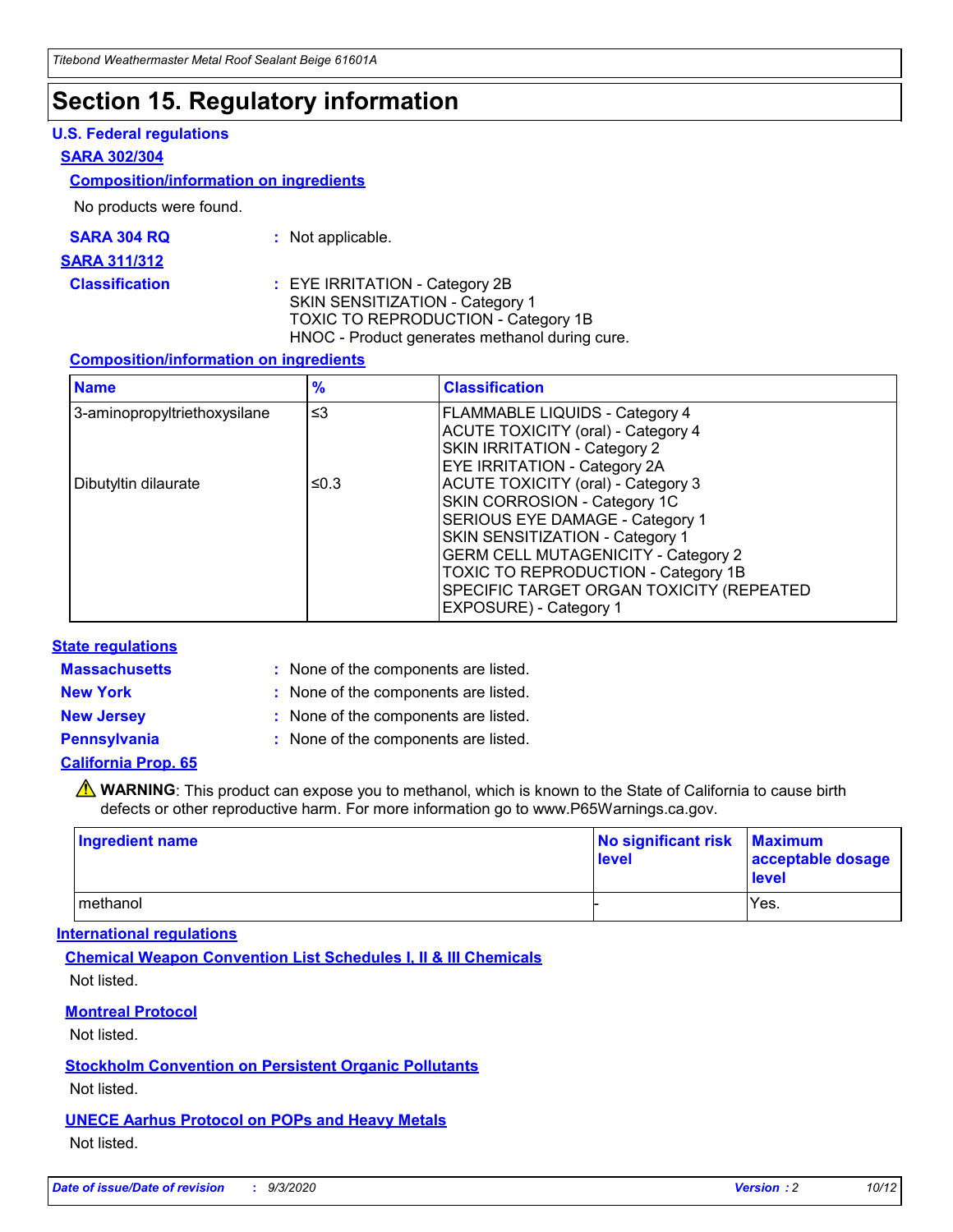## **Section 15. Regulatory information**

### **Inventory list**

- 
- **China :** Not determined.

**United States TSCA 8(b) inventory**

**:** All components are active or exempted.

## **Section 16. Other information**





**Caution: HMIS® ratings are based on a 0-4 rating scale, with 0 representing minimal hazards or risks, and 4 representing significant hazards or risks. Although HMIS® ratings and the associated label are not required on SDSs or products leaving a facility under 29 CFR 1910.1200, the preparer may choose to provide them. HMIS® ratings are to be used with a fully implemented HMIS® program. HMIS® is a registered trademark and service mark of the American Coatings Association, Inc.**

**The customer is responsible for determining the PPE code for this material. For more information on HMIS® Personal Protective Equipment (PPE) codes, consult the HMIS® Implementation Manual.**

**National Fire Protection Association (U.S.A.)**



**Reprinted with permission from NFPA 704-2001, Identification of the Hazards of Materials for Emergency Response Copyright ©1997, National Fire Protection Association, Quincy, MA 02269. This reprinted material is not the complete and official position of the National Fire Protection Association, on the referenced subject which is represented only by the standard in its entirety.**

**Copyright ©2001, National Fire Protection Association, Quincy, MA 02269. This warning system is intended to be interpreted and applied only by properly trained individuals to identify fire, health and reactivity hazards of chemicals. The user is referred to certain limited number of chemicals with recommended classifications in NFPA 49 and NFPA 325, which would be used as a guideline only. Whether the chemicals are classified by NFPA or not, anyone using the 704 systems to classify chemicals does so at their own risk.**

### **Procedure used to derive the classification**

| <b>Classification</b>                                                                                                | <b>Justification</b>                                  |
|----------------------------------------------------------------------------------------------------------------------|-------------------------------------------------------|
| <b>EYE IRRITATION - Category 2B</b><br><b>SKIN SENSITIZATION - Category 1</b><br>TOXIC TO REPRODUCTION - Category 1B | Expert judgment<br>Expert judgment<br>Expert judgment |
| <b>History</b>                                                                                                       |                                                       |

| <b>Date of printing</b>           | : 4/22/2022 |
|-----------------------------------|-------------|
| Date of issue/Date of<br>revision | : 9/3/2020  |
| Date of previous issue            | : 9/3/2020  |
| <b>Version</b>                    | $\cdot$ 2   |
|                                   |             |